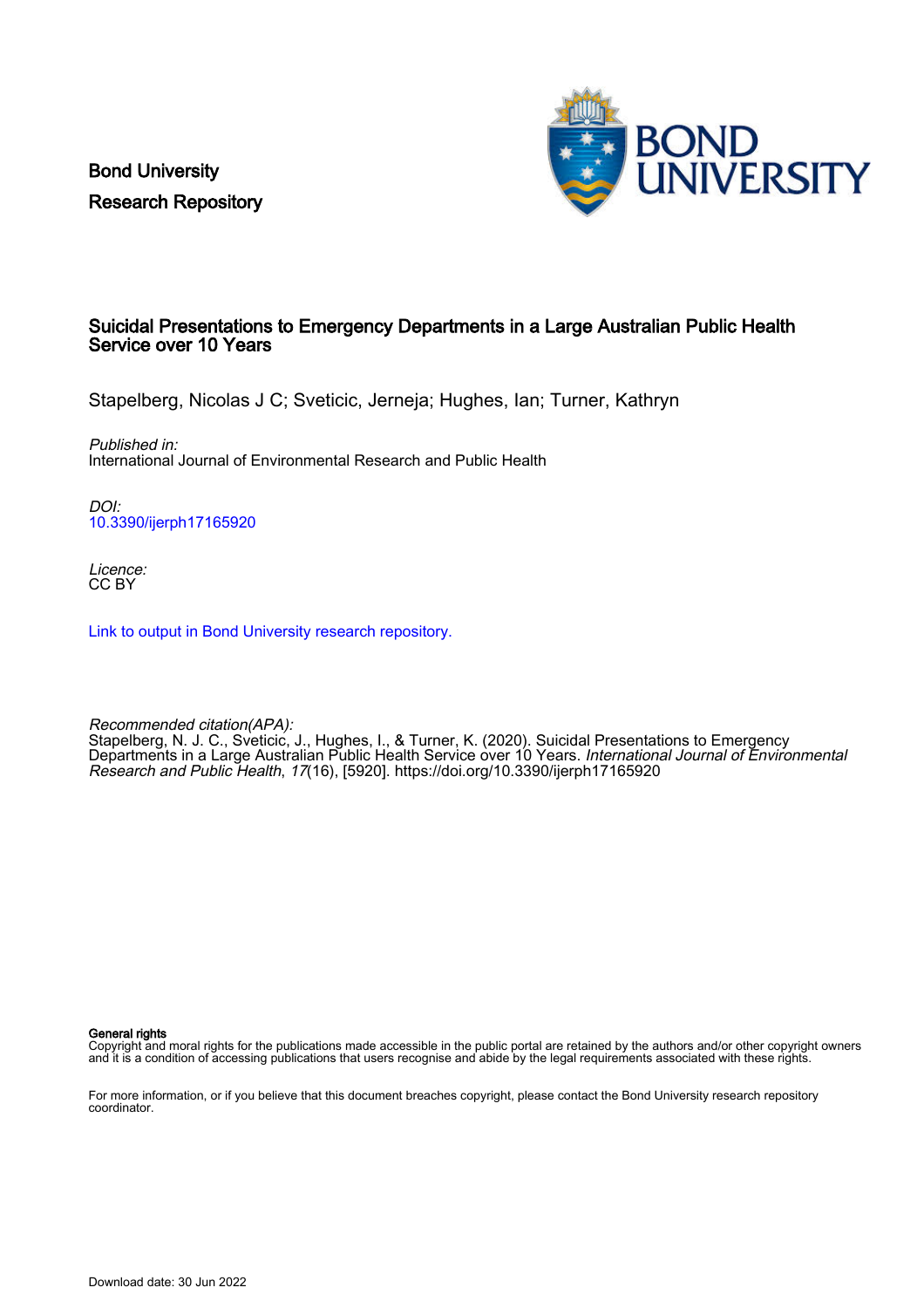

International Journal of *[Environmental Research](http://www.mdpi.com/journal/ijerph) and Public Health*



# *Article* **Suicidal Presentations to Emergency Departments in a Large Australian Public Health Service over 10 Years**

# **Nicolas J.C. Stapelberg 1,2,\*, Jerneja Sveticic <sup>1</sup> [,](https://orcid.org/0000-0002-7378-3582) Ian Hughes <sup>1</sup> and Kathryn Turner [1](https://orcid.org/0000-0002-8828-5260)**

- <sup>1</sup> Mental Health and Specialist Services, Gold Coast Hospital and Health Services, Southport, QLD 4215, Australia; jerneja.sveticic@health.qld.gov.au (J.S.); Ian.Hughes2@health.qld.gov.au (I.H.); kathryn.turner@health.qld.gov.au (K.T.)
- <sup>2</sup> Faculty of Health Sciences & Medicine, Bond University, Robina, QLD 4226, Australia
- **\*** Correspondence: Chris.Stapelberg@health.qld.gov.au

Received: 17 July 2020; Accepted: 13 August 2020; Published: 14 August 2020



**Abstract:** This paper presents trends and characteristics for 32,094 suicidal presentations to two Emergency Departments (EDs) in a large health service in Australia across a 10-year period (2009–2018). Prevalence of annual suicidal presentations and for selected groups of consumers (by sex, age groups, and ethnicity) was determined from a machine learning diagnostic algorithm developed for this purpose and a Bayesian estimation approach. A linear increase in the number of suicidal presentations over 10 years was observed, which was 2.8-times higher than the increase noted in all ED presentations and 6.1-times higher than the increase in the population size. Females had higher presentation rates than males, particularly among younger age groups. The highest rates of presentations were by persons aged 15–24. Overseas-born persons had around half the rates of suicidal presentations than Australian-born persons, and Indigenous persons had 2.9-times higher rates than non-Indigenous persons. Of all presenters, 70.6% presented once, but 5.7% had five or more presentations. Seasonal distribution of presentations showed a peak at the end of spring and a decline in winter months. These findings can inform the allocation of health resources and guide the development of suicide prevention strategies for people presenting to hospitals in suicidal crisis.

**Keywords:** suicide; self-harm; emergency department; machine learning; Bayesian method

# **1. Introduction**

Suicide is a global, complex phenomenon that results in an annual loss of more than 800,000 lives worldwide [\[1\]](#page-10-0). In Australia, 3046 people died by suicide in 2018, accounting for a standardized suicide rate of 12.1 per 100,000 [\[2\]](#page-10-1). Intentional self-harm was ranked as the 13th leading cause of death across all ages and represented 1.9% of total mortality in Australia. Approximately one third of deaths among people aged under 35 years was attributed to suicide [\[2\]](#page-10-1).

The World Health Organization [\[1\]](#page-10-0) has recommended regular monitoring of suicide rates as the backbone to effective national suicide prevention strategies. While many countries have national systems that record, collect and process information related to suicide (albeit with varying degrees of accuracy due to the challenges related to misclassifications of true causes of death [\[1\]](#page-10-0)), very few have equivalent systems specifically dedicated to non-fatal suicidal behaviors [\[3\]](#page-10-2). The true prevalence of a range of suicidal behaviors in the general population therefore remains difficult to gauge and is further obfuscated by the fact that most people never seek help for suicide-related concerns [\[4\]](#page-10-3). A large community survey conducted in Australia reported a ratio of completed:attempted suicide to be 1 to 23 [\[5\]](#page-10-4).

One of the most frequently utilized methods of estimating the incidence of non-fatal suicidal behavior is by noting such behavior on presentation to health facilities, most typically Emergency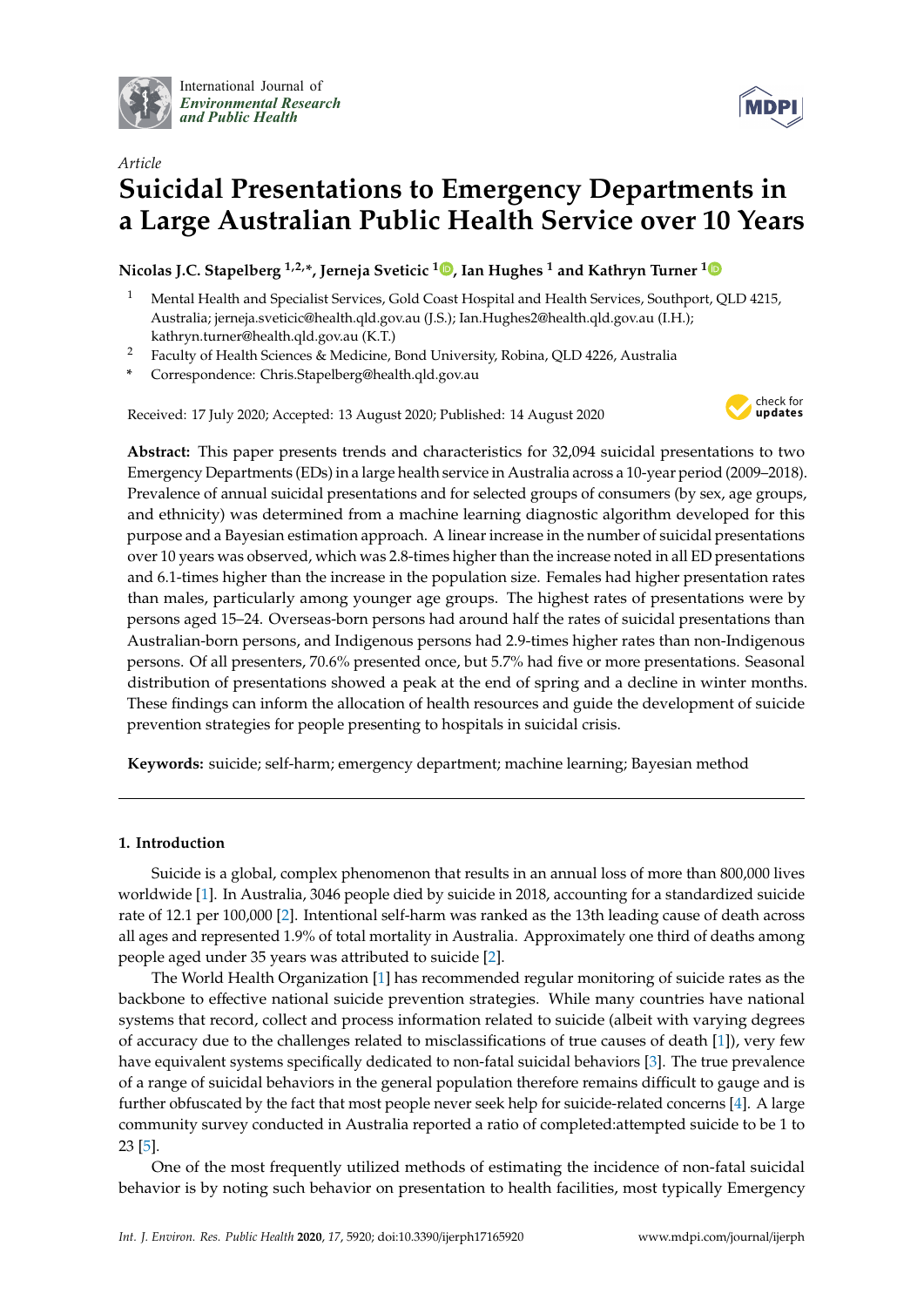Departments (EDs), even if these account for only a subset of the actual community incidence [\[6–](#page-10-5)[8\]](#page-10-6). Trends of presentations with non-fatal suicidal behavior to one Australian hospital (which represents a part of the health service investigated in the present paper) were recently analyzed by Kõlves et al. [\[9\]](#page-10-7). The authors found a significant increase in the age-standardized rates of non-fatal suicidal presentations for both males and females, and particularly among the youth. Further, 13.4% of the sample re-presented with within one year after their index episode [\[9\]](#page-10-7). Studies with longer follow-up periods reported higher rates of repeated non-fatal suicidal behaviors, such as 21.6% in a study of patients followed for 10 years [\[10\]](#page-10-8). Presentations with suicidal ideation have a higher rate of re-presentations than suicide attempts [\[11\]](#page-10-9) and are more frequent among males than females [\[11](#page-10-9)[,12\]](#page-10-10). Racial and ethnic differences have also been found to impact on rates of suicidal presentations to EDs, with evidence of members of ethnic minority groups displaying a higher risk of suicide yet being less likely to engage with mental health services [\[13,](#page-10-11)[14\]](#page-10-12).

Recent studies analyzed trends in hospital presentations combining suicidal ideation and attempts by identifying study populations through relevant diagnostic codes or presenting complaints assigned to ED encounters [\[15–](#page-10-13)[17\]](#page-10-14). However, there is evidence that ED administrative data under-estimate the true volume of suicidal presentations by around 60% due to heterogeneity of their coding [\[18,](#page-10-15)[19\]](#page-10-16), prompting calls to develop more sensitive processes to improve their identification [\[20\]](#page-10-17).

In 2016, the Gold Coast Hospital and Health Service (GCHHS) initiated a Suicide Prevention Strategy [\[21\]](#page-10-18) based on the Zero Suicide Framework (ZSF) [\[22\]](#page-11-0). ZSF is a systems approach to suicide prevention underpinned by data-driven evaluation and continuous quality improvement, which is reliant on accurate and timely data acquisition. To overcome the above noted limitations inherent to the use of ED administrative data and to reduce high costs associated with manual identification of relevant cases, a machine learning algorithm was developed to identify suicidal presentations using presentation descriptions in the Emergency Department Information System (EDIS) database [\[23\]](#page-11-1). This algorithm was used to obtain data on suicidal presentations between 2009 and 2018 which were analyzed in this paper. The paper has four main aims:

- To analyze trends in suicidal presentations over a 10-year period;
- To analyze sociodemographic information of consumers with suicidal presentations (age, sex, ethnicity);
- To analyze the frequency of suicidal re-presentations; and
- To identify seasonal patterns of suicidal presentations.

## **2. Materials and Methods**

### *2.1. Context*

This work was conducted within the GCHHS which provides public mental health services for a population of around 600,000 people [\[24\]](#page-11-2). GCHHS has two EDs (Gold Coast University Hospital and Robina Hospital) that represent the largest primary points of presentation for persons of all ages at risk of suicide. A cohort of all suicidal presentations to EDs between 1 January 2009 and 31 December 2018 was examined (*N* = 1,402,518).

#### *2.2. Identification of Suicidal Presentations*

The initial identification of suicidal cases was performed using a machine learning algorithm, the "Searching EDIS for Records of Suicidal Presentations" (SERoSP) [\[23\]](#page-11-1). SERoSP uses an evolutionary algorithm to weight 136 variables from a training dataset of EDIS data (March–May 2015), where suicidal presentations were identified by a psychiatrist. These variables included a range of diagnostic codes and presenting problems assigned at the point of ED triage such as Indigenous/non-Indigenous status of the consumer, score according to the Australian Triage Scale (5-point clinical tool used to establish the maximum waiting time for medical assessment and treatment of a patient), discharge destinations, and 52 different keywords indicative of the presentations being suicide-related. The program then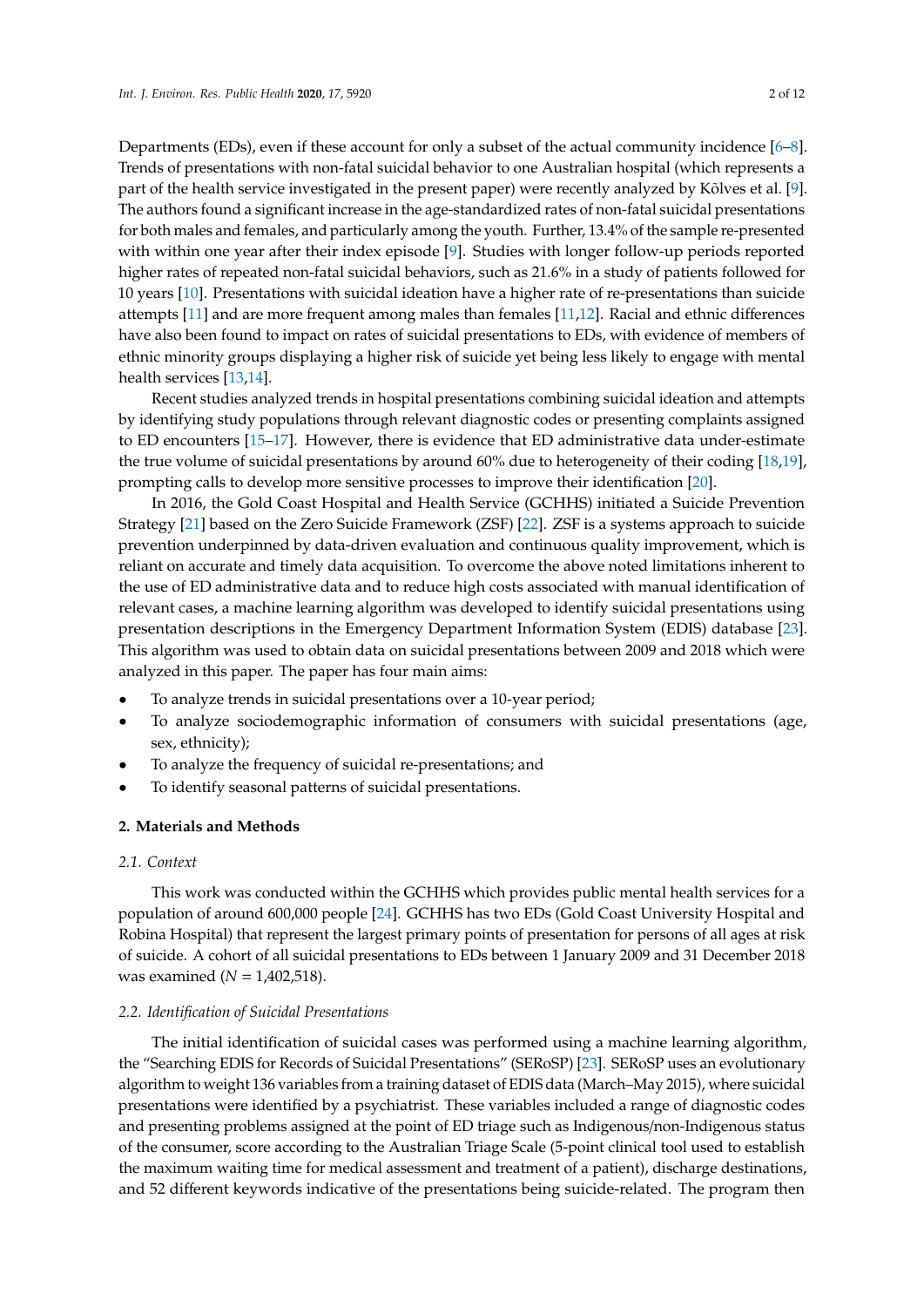"learned" from trial and error, over 150 successive generations, using 100 variations of variable weights per generation, to detect suicidal presentations with a sensitivity of 95% and a specificity of 92%. This algorithm was designated as SERoSP1. Further work was then undertaken to increase the sensitivity and specificity of the algorithm by emphasizing analysis of triage text using word and phrase search strategies, and employing basic Natural Language Processing techniques to identify key words and word combinations used in the triage text of suicidal presentations. The modified algorithm was retrained on 23,786 psychiatrist-assessed ED presentations (July–December 2015) and validated on 26,130 psychiatrist-assessed ED presentations (July–December 2017), achieving a sensitivity of 87% for a pre-set specificity of 99%. This algorithm is referred to as SERoSP2.

Following a well-used concept in clinical medicine where a highly sensitive test is run as a screening test followed by a high-specificity test to then confirm or reject a diagnosis [\[25](#page-11-3)[,26\]](#page-11-4), SERoSP1 was run first to 'screen' cases, theoretically missing only few cases, but incorporating a substantial number of false positives, followed by the SERoSP2 which eliminated as many false positives as possible. The combination was tested against the 26,130 human-assessed ED validation dataset (July–December 2017) which the SERoSP1-SERoSP2 combination had not been exposed to before. This resulted in a specificity of 0.972 (95% confidence intervals (CI): 0.969–0.974) when the sensitivity was set at 0.968 (0.960–0.974).

SERoSP algorithm was unable to discriminate between suicide attempts, non-suicidal self-injury, and suicidal ideation based on EDIS data. This is in part because EDIS data is entered before a detailed mental health assessment occurs and the information contained therein is less detailed than those recorded into consumers' clinical notes upon a more thorough assessment by a mental health practitioner. Therefore, throughout the paper, the term "suicidal presentations" is used to describe all suicide and self-harm related incidents.

#### *2.3. Statistical Analysis*

Diagnostic tests are commonly used for prevalence surveys, however, unless the test is perfect (i.e., with sensitivity and specificity of 1), the observed prevalence must be adjusted to estimate the true prevalence [\[27,](#page-11-5)[28\]](#page-11-6). Both traditional (frequentist) and Bayesian methods have been developed to estimate true prevalence. When the expected prevalence is low, assumptions required for frequentist approaches may not be met and unrealistic point estimates and wide confidence intervals result [\[27](#page-11-5)[,29\]](#page-11-7). In this work, we use a Bayesian approach described by Joseph et al. [\[30\]](#page-11-8) and utilized through Epitools (Bayesian estimation of true prevalence from survey testing with one test) [\[31\]](#page-11-9). The accuracy of Bayesian estimates is dependent on the quality of prior knowledge regarding sensitivity and specificity of the test and expectation of the prevalence [\[29\]](#page-11-7). Prior estimates of the sensitivity and specificity, in all cases, were those obtained from the SERoSP1-SERoSP2 diagnostic combination on the validation dataset. The prior estimate of the prevalence, in each case, was based on a crude adjustment of the observed prevalence based on the proportion of false positives seen in the validation dataset. Probability distributions of these prior estimates were based on the beta distribution with parameters,  $\alpha$ and  $\beta$ , calculated from the point estimate and its 5%CI for sensitivity and specificity or, for prevalence, from the adjusted number of positives, x, and the population total, n ( $\alpha = x + 1$ ,  $\beta = n - x + 1$ ) [\[30,](#page-11-8)[31\]](#page-11-9).

The posterior estimates of prevalence obtained are medians with 95% equally tailed credible intervals. The 95% credible interval (CDI) is the Bayesian equivalent to a 95% CI and is the interval in which the parameter (median in this instance) falls with 95% probability. The posterior probability densities, and hence CDIs, may be highly skewed [\[30\]](#page-11-8); hence, when the prevalence estimates are used to estimate the number of presentations, the sum of estimated presentations from subgroups may not necessarily equal the estimate calculated for the total. In this paper, medians and 95% CDIs are presented for annual estimates but only medians are shown for smaller subgroups.

Annual sex-based and age-specific rates were calculated using the Gold Coast estimated resident population figures for the years 2009–2018 [\[24\]](#page-11-2). For Indigenous population and country of birth figures, census data from 2011 and 2016 were used [\[24\]](#page-11-2). Comparisons between rates were performed using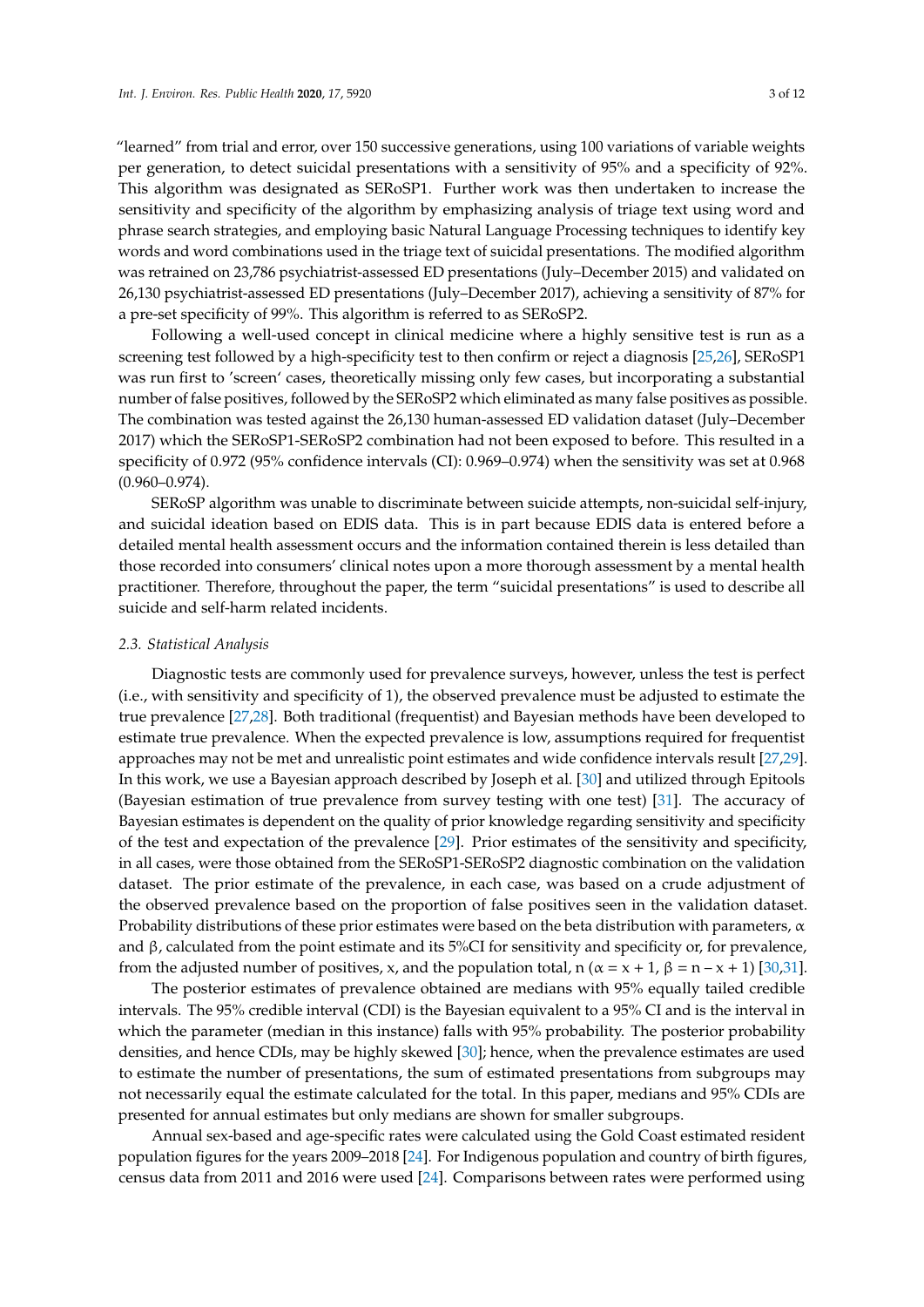incident rate ratios (IRRs). Trend lines were examined using linear regression models, and annual percentage changes (APC) with 95%CI are presented. Presentation-based data is used in all analyses apart from the frequency of re-presentations, where person-based data is employed. The likelihood of re-presentations is compared between groups using odds ratios (OR). All analyses were performed using SPSS, Version 24 (IBM Corp., Armonk, NY, USA) [\[32\]](#page-11-10).

# *2.4. Research Ethics*

This work was performed as part of the project Gold Coast Mental Health and Specialist Services Suicide Prevention Strategy: Evaluation. It was recognized as Quality Activity by the GCHSS Human Research Ethics Committee and granted a research ethics exemption (LNR/2018/ QGC/47473).

# **3. Results**

### *3.1. Rates of Suicidal Presentations*

Between 2009 and 2018, 32,094 suicidal presentations to Gold Coast Emergency Departments were identified. Table [1](#page-4-0) shows the numbers of annual suicidal presentations, alongside the 95% CDIs for the prevalence using the Bayesian estimates. On average, suicidal presentations accounted for 2.2% of all ED presentations, with a substantial increase in this proportion from 1.3% in 2009 to 3.1% in 2018.

<span id="page-4-0"></span>

| Year      | Suicidal<br>Presentations<br>$N$ (95% CDI) | All ED<br>Presentations | Suicidal<br><b>Presentations</b><br>as % of All ED | Gold<br>Coast<br>Population | <b>Rates of Suicidal Presentations</b><br>(Per 100,000 Population) |         |         |
|-----------|--------------------------------------------|-------------------------|----------------------------------------------------|-----------------------------|--------------------------------------------------------------------|---------|---------|
|           |                                            |                         |                                                    |                             | Males                                                              | Females | Persons |
| 2009      | 1446<br>$(1334 - 1557)$                    | 111,201                 | 1.3                                                | 495,835                     | 258.0                                                              | 299.8   | 291.6   |
| 2010      | 1652<br>$(1542 - 1762)$                    | 110.114                 | 1.5                                                | 506,135                     | 294.0                                                              | 334.6   | 326.3   |
| 2011      | 2089<br>$(2090 - 2205)$                    | 116.055                 | 1.8                                                | 515,202                     | 374.9                                                              | 411.3   | 405.5   |
| 2012      | 2467<br>$(2468 - 2590)$                    | 123,346                 | 2.0                                                | 528,342                     | 406.9                                                              | 501.0   | 466.9   |
| 2013      | 2798<br>$(2664 - 2931)$                    | 133,231                 | 2.1                                                | 540,687                     | 450.6                                                              | 533.7   | 517.5   |
| 2014      | 3376<br>$(3230 - 3523)$                    | 146,800                 | 2.3                                                | 550,718                     | 568.1                                                              | 630.5   | 613.1   |
| 2015      | 3756<br>$(3599 - 3912)$                    | 156,487                 | 2.4                                                | 561,629                     | 597.6                                                              | 709.6   | 668.7   |
| 2016      | 4246<br>$(4083 - 4410)$                    | 163,319                 | 2.6                                                | 575,303                     | 698.0                                                              | 720.7   | 738.1   |
| 2017      | 4884<br>$(4716 - 5052)$                    | 168,416                 | 2.9                                                | 591,356                     | 785.7                                                              | 809.0   | 825.9   |
| 2018      | 5380<br>$(5207 - 5554)$                    | 173,549                 | 3.1                                                | 606,774                     | 873.4                                                              | 871.4   | 886.7   |
| 2009-2018 | 32,094<br>$(30,855 - 35,063)$              | 1.402.521               | 2.2                                                | 5.471.981                   | 542.5                                                              | 594.8   | 586.5   |

**Table 1.** Suicidal presentations to Gold Coast Emergency Departments, 2009–2018.

Notes: CDI – Credible Interval. ED – Emergency Department.

The annual percentage change in the number of suicidal presentations was 13.5% (95%CI 11.2–15.8). This increase was 2.8-times higher than the increase noted in all ED presentations (APC = 4.8%, 95%CI 2.9–6.6), and 6.1-times higher than the increase in the population size (APC = 2.2%, 95%CI 2.0–2.4) during the same time.

Combining presentations across the 10-year period, females had higher rates of suicidal presentations than males (594.8 vs. 542.5 per 100,000; IRR = 1.10, 95%CI 1.07–1.12). However, the increase in rates during the observed decade was larger for males (3.4-fold) than females (2.9-fold increase). For all persons, rates of suicidal presentations increased 3.0-fold between 2009 and 2018.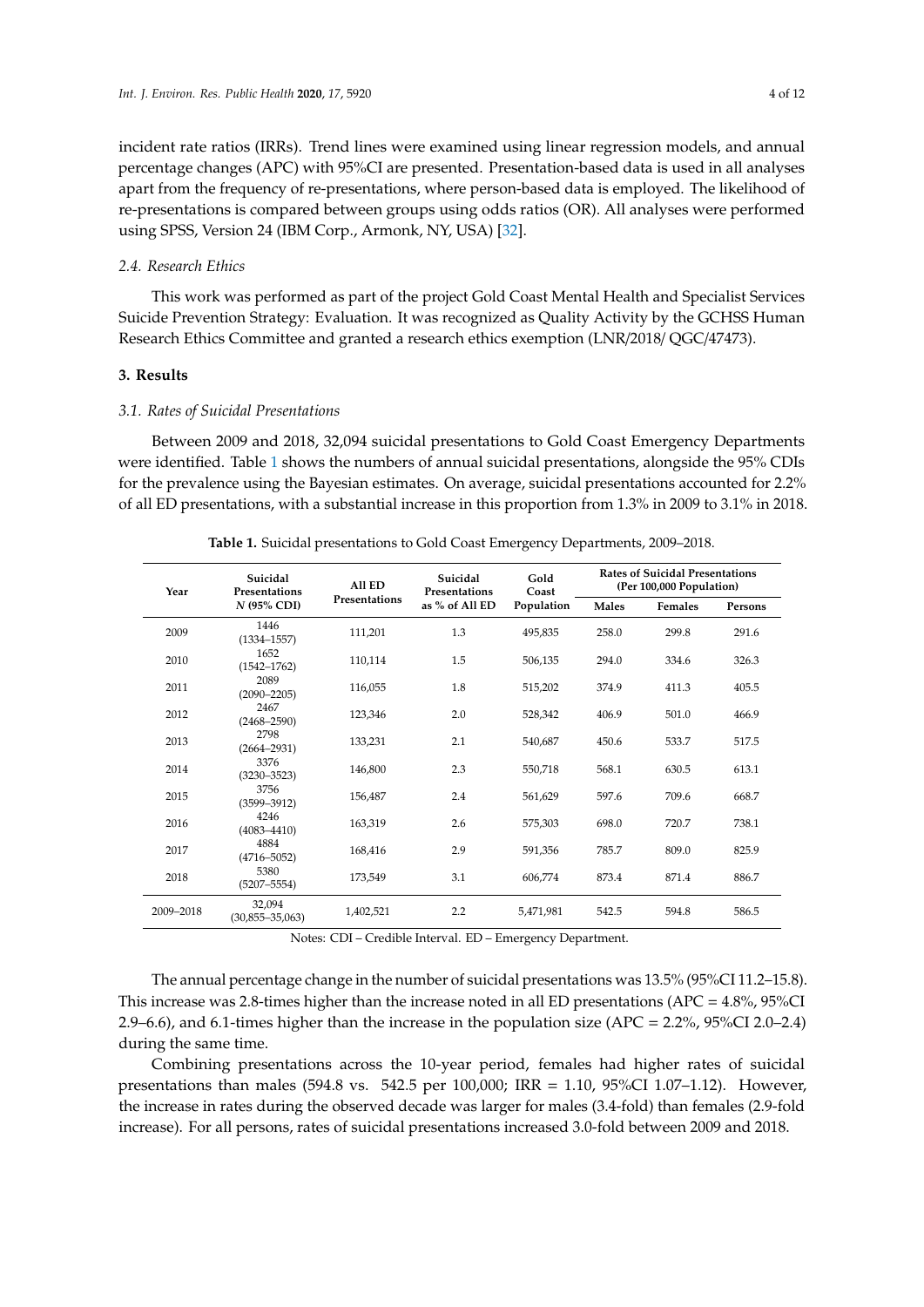# 3.2. Demographic Characteristics **Figure 1 shows that the highest rates of presentations were by persons agents**  $\overline{a}$ , 37.4% of presentations by females and 28.1% of presentations by males. This was males. This was males. This was males. This was made to present a set of presentations by males. This was made to present a set of

Figure 1 shows that the highest rates of presentations were b[y](#page-5-0) persons aged 15–24, which accounted for 37.4% of presentations by females and 28.1% of presentations by males. This was followed by those aged 25–34 (accounting for 25.2% of females' presentations and 18.7% of males') and 35–44 (22.3% of males' and 17.7% of females' presentations). Low rates of presentations are seen by older persons, with only 2.6% of all presentations by males and 3.2% of presentations by females in the 65+ age group.

<span id="page-5-0"></span>

**Figure 1.** Age-specific rates of suicidal presentations by males and females, 2009–2018.

1363 (4.2%) were by p[ers](#page-5-1)ons identified as being of Indigenous background. Figure 2 compares rates of suicidal presentations for different ethnicity groups. Overseas-born persons had around half the rate of suicidal presentations as Australian-born persons (IRR  $= 0.44$ , 95%CI 0.42–0.45), with this ratio the same in males and females. Persons of Indigenous background had 2.8-times (95%CI 2.62–2.93) higher rates of suicidal presentations than non-Indigenous persons, with this difference more pronounced among males (IRR = 2.96, 95%CI 2.73–3.20) than females (IRR = 2.64, 95%CI 2.45–2.86). Across the 10-year period, 6646 suicidal presentations (20.7%) were by overseas-born persons, and

<span id="page-5-1"></span>

**Figure 2.** Rates of suicidal presentations by ethnicity groups, 2009–2018.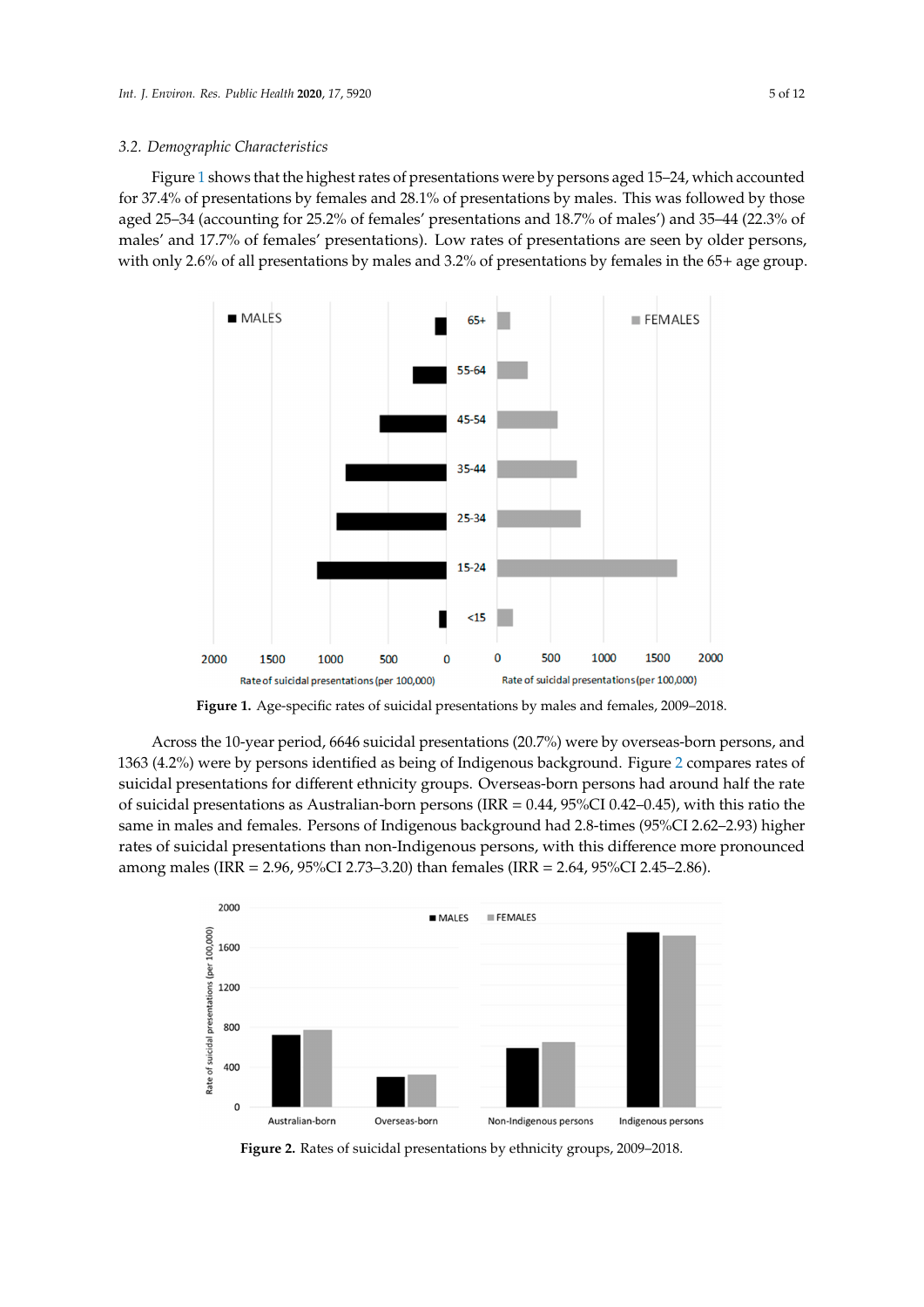#### *3.3. Repeated Suicidal Presentations*

As seen in Table [2,](#page-6-0) the total of 32,094 presentations over the 10-year period were attributed to 20,526 persons. The majority of persons (70.6%) presented once, 23.7% had 2–4 presentations, and 5.7% were considered to be "frequent presenters" [\[33\]](#page-11-11) by having a total of five or more presentations during the observed 10-year period.

<span id="page-6-0"></span>

|                 | $N^1$ (Persons) | 1<br>Presentation<br>$N\binom{0}{0}$ | $2 - 4$<br>Presentations<br>$N\binom{0}{0}$ | 5 or More<br>Presentations<br>$N\binom{0}{0}$ |  |
|-----------------|-----------------|--------------------------------------|---------------------------------------------|-----------------------------------------------|--|
| All persons     | 21,220          | 14,974 (70.6%)                       | 5028 (23.7%)                                | 1218 (5.7%)                                   |  |
|                 |                 | <b>Sex</b>                           |                                             |                                               |  |
| Males           | 10,341          | 7360 (71.2%)                         | 2402 (23.2%)                                | 579 (5.6%)                                    |  |
| Females         | 11,249          | 7928 (70.5%)                         | 2676 (23.8%)                                | 644 (5.7%)                                    |  |
|                 |                 | Age groups <sup>2</sup>              |                                             |                                               |  |
| Under 15        | 886             | 558 (62.9%)                          | $231(26.0\%)$                               | 98 (11.0%)                                    |  |
| $15 - 24$       | 6752            | 4542 (67.3%)                         | 1692 (25.1%)                                | 519 (7.7%)                                    |  |
| $25 - 34$       | 4738            | 3396 (71.7%)                         | 1070 (22.6%)                                | 273 (5.8%)                                    |  |
| $35 - 44$       | 4000            | 2831 (70.8%)                         | 978 (24.4%)                                 | 192 (4.8%)                                    |  |
| $45 - 54$       | 2817            | 2030 (72.0%)                         | $623(22.1\%)$                               | $165(5.8\%)$                                  |  |
| $55 - 64$       | 1291            | 967 (74.9%)                          | 275 (21.3%)                                 | 49 $(3.8\%)$                                  |  |
| $65+$           | 953             | 831 (87.2%)                          | 112 (11.8%)                                 | $10(1.1\%)$                                   |  |
|                 |                 | Country of birth                     |                                             |                                               |  |
| Australian-born | 16,752          | 11,599 (69.2%)                       | 4126 (24.6%)                                | $1027(6.1\%)$                                 |  |
| Overseas-born   | 4789            | 3651 (76.2%)                         | 943 (19.7%)                                 | 194 (4.1%)                                    |  |
|                 |                 | Indigenous status                    |                                             |                                               |  |
| Indigenous      | 746             | 450 $(60.4\%)$                       | 223 (29.8%)                                 | 73 (9.8%)                                     |  |
| Non-Indigenous  | 20,568          | 14,605 (71.0%)                       | 4817 (23.4%)                                | $1146(5.6\%)$                                 |  |

**Table 2.** Frequency of suicidal presentations per person, 2009–2018.

Notes:  $1 - N$  refers to the sum of estimates of presentations for subgroups rather than the estimate for the whole group (see Methods for more details). This allowed for meaningful % values to be shown. <sup>2</sup> - When a person had more than one suicidal presentation, the age at their first presentation was included in the analysis.

The frequency of repeated presentations differed between persons depending on their age of first presentation, country of birth, and Indigenous status, but not sex. A greater likelihood to have more than one suicidal presentation was noted in persons aged less than 15 years (OR = 1.44, 95%CI 1.26–1.66) and those aged 15–24 years (OR = 1.27, 95%CI 1.19–1.35), when compared to other age groups. In contrast, persons whose first presentation was when aged 65 or more were more likely to only have only one presentation during the observed 10 years ( $OR = 2.93$ ,  $95\% CI$  2.42–3.55). Australian-born persons were 1.42-times more likely to have multiple presentations than overseas-born persons (95%CI 1.32–1.53), and Indigenous persons were 1.61-times (95%CI 1.38–1.87) more likely to have multiple presentations than non-Indigenous persons. The two groups of persons with the highest likelihood of being frequent presenters were youth under 15 years (11.1%) and Indigenous Australians (9.8%).

#### *3.4. Seasonality of Suicidal Presentations*

Figure [3](#page-7-0) shows the distribution of suicidal presentations across months, combining data for all 10 years. The highest percentage of presentations occurred between October and December, with a distinct peak in November (10.5%, 95%CI 10.1–10.9), which marks the end of spring in the southern hemisphere. This was followed by another, though smaller increase in March (start of autumn) with 9.0% (95%CI 8.6–9.4) of all suicidal presentations. The lowest percentage of suicidal presentations occurred in winter months (June and July) which accounted for 7.2% (95%CI 6.9–7.6) and 7.4% (95%CI 7.0–7.8) of suicidal presentations, respectively. No differences in the monthly distribution of suicidal presentations were observed between males and females ( $\chi$ 2(11) = 12.25, *p* = 0.345).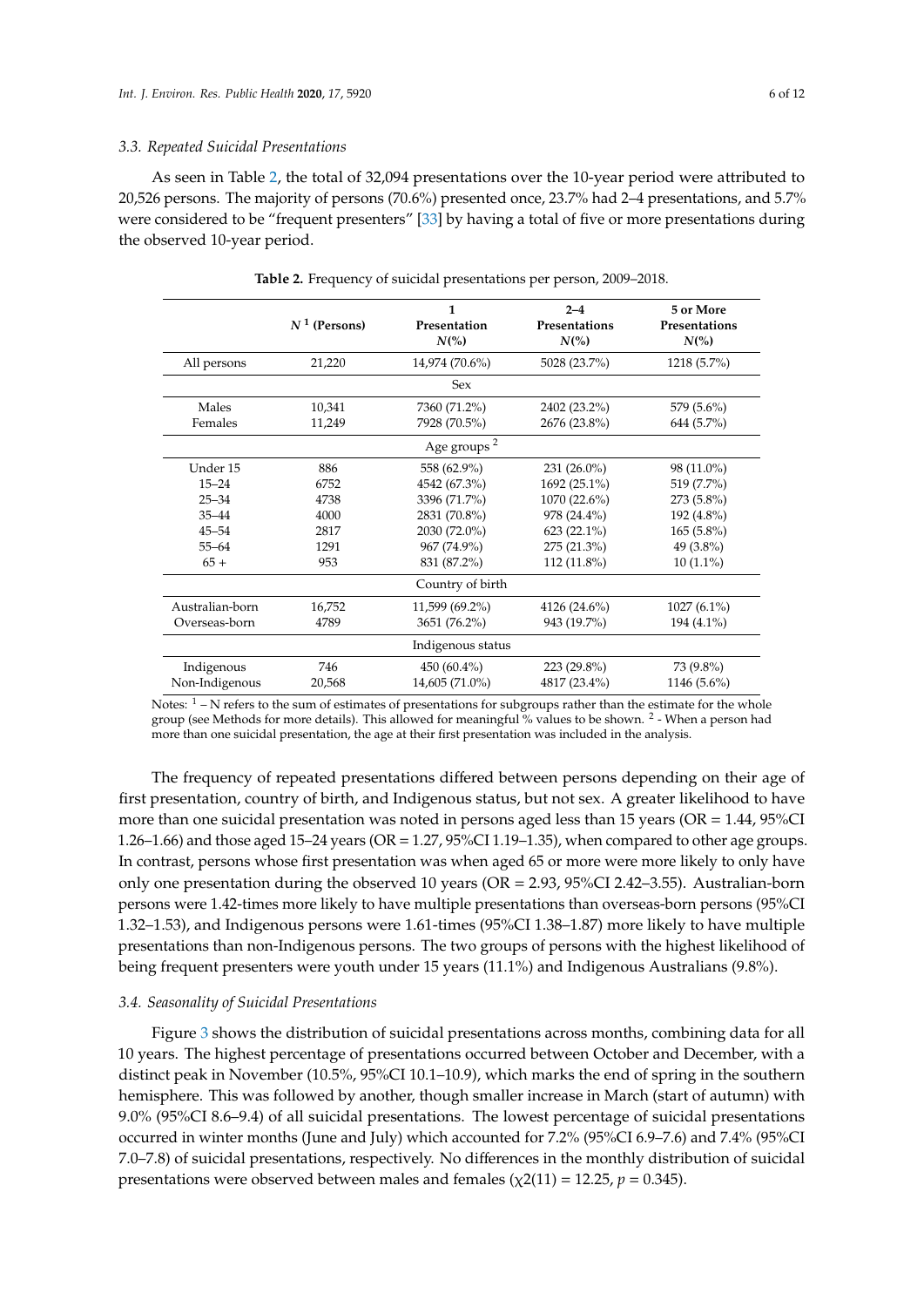<span id="page-7-0"></span>

#### **4. Discussion**

The use of a machine learning algorithm for the identification of suicidal presentations in ED The use of a machine learning algorithm for the identification of suicidal presentations in ED Results showed that rates of suicidal presentations to EDs in a large Australian public health service have tripled over a 10-year period; this increase was significantly greater than the overall increase in population size and in total ED presentations over the same period. This finding replicates similar population size and in total ED presentations over the same period. This finding replicates similar results observed in New South Wales, Australia [\[17\]](#page-10-14), and adds to the well-established literature on results observed in New South Wales, Australia [17], and adds to the well-established literature on such increases when considering only suicide attempts [\[9,](#page-10-7)[34\]](#page-11-12). administrative data introduces an innovative methodological approach to epidemiological suicidology.

Whilst it is possible that the observed trends reflect realistic increases in the number of persons experiencing suicidal crises in the geographical area included in the present analysis, reasons for it Whilst it is possible that the observed trends reflect realistic increases in the number of persons (such as potential sequalae of the 2007 economic recession as observed by Milner et al. [\[35\]](#page-11-13)) could not be explored here. Other contributing factors need to be considered, such as attitudinal changes related be explored here. to expression could could not could not be 2007 economic recession, when the militarities can get control to help-seeking behaviors, changes in referral pathways and models of care, or the (un)availability of alternative sources of support for acutely suicidal persons [\[36](#page-11-14)[–38\]](#page-11-15). Finally, it is possible that the related to help-seeking behaviors, changes in referral pathways and models of care, or the introduction of training programs, such as Suicide Risk Assessment and Management in Emergency Department Settings (SRAM-ED) program in 2015 [\[39\]](#page-11-16), have improved the recording of relevant clinical details pertaining to suicidality in ED triage notes, increasing their probability of identification by the machine learning algorithm used in this work.

Demographic and socioeconomic variables associated with suicide risk have been the subject of many epidemiological studies, though typically limited to deaths by suicide or suicide attempts [\[40](#page-11-17)[,41\]](#page-11-18). In this work, which combined presentations with suicidal ideation and suicide attempts, rates by females were found to be higher than by males. This is in contrast with findings by Perera, Wand, Bein, Chalkley, Ivers, Steinbeck, Shields, and Dinh [\[17\]](#page-10-14) who noted a nearly equal division between males and females. A previously published analysis of a subset of presentations included in this paper [\[18\]](#page-10-15) found that in 2017, 63.4% of all suicidal presentations to ED were due to suicidal ideation. Considering the emerging evidence that males have higher rates of ED presentations with suicidal ideation [\[11\]](#page-10-9), it could be expected that males would account for a larger proportion of suicidal presentations compared to females in our sample, however, the inability to differentiate between types of presentations prevented a more in-depth exploration of these trends.

Persons aged 15–24 accounted for the largest number and had the highest rate of suicidal presentation across the 10 years. Recent increases in suicide attempts by young people, and in particularly young men, have previously been observed [\[9\]](#page-10-7). Some authors have linked this to earlier age of onset of puberty and with it, earlier onset of depression and other mental health concerns, increased exposure to media portrayals of suicide, and increased use of social media which may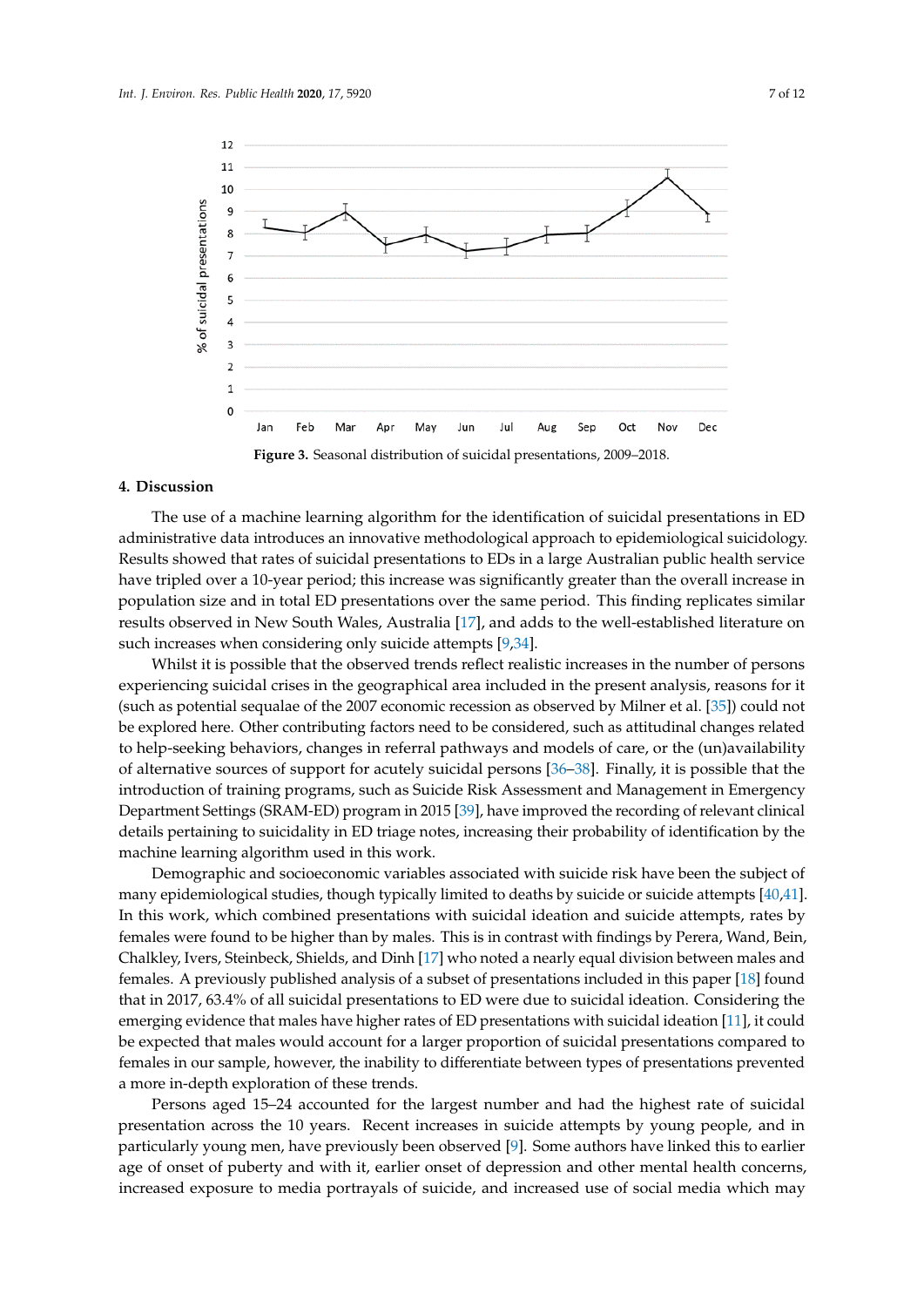facilitate the development of suicidal thoughts and attempts [\[42](#page-11-19)[,43\]](#page-11-20). As noted above, a differential analysis of trends of suicide ideation and suicide attempts in different age groups is required to allow for identification of vulnerable groups that require most urgent responding.

Overseas-born persons' rate of suicidal presentation was about half of that observed for Australian-born people. This follows the previously observed disparity between suicide rates of first-generation migrants in Queensland, which are significantly lower than those of Australian-born persons [\[44\]](#page-12-0). Differences between the two groups was higher than reported in the analysis of deaths by suicide by Kolves and De Leo [\[44\]](#page-12-0), which could be attributed to immigrants' reluctance to utilize mental-health services for suicide-related concerns [\[45\]](#page-12-1). Similarly, many Indigenous people experience significant barriers in accessing culturally appropriate support for mental health more broadly, and in particular for suicidality [\[46\]](#page-12-2), which is believed to contribute to the 2.2-times higher suicide rate in Indigenous persons compared to non-Indigenous persons [\[47\]](#page-12-3). Despite the previously argued reluctance by many Indigenous Australians to engage with Western-based medical models of treatment [\[48\]](#page-12-4), their rates of suicidal presentations to our EDs remained much higher than those of non-Indigenous persons. It is possible that among presentations by Indigenous persons included in our analysis, a greater proportion resulted from suicide attempts, particularly if using methods that are more likely to require medical interventions [\[14\]](#page-10-12) or were involuntary in nature [\[49\]](#page-12-5).

High repetition rates of suicidal presentations have previously been noted in Australian [\[9\]](#page-10-7) and Irish [\[3\]](#page-10-2) studies of hospital presentations with suicide attempts, although differences in follow-up times and the inclusion of suicidal ideation in our analyses prevent direct comparisons of findings. We contribute to the existing literature a delineation of the risk of re-presentation for different demographic and ethnic groups. Persons that were most likely to have repeated presentations belong to the same groups that had the highest rates of suicidal presentations: youth and Indigenous Australians. To a degree, this may be a consequence of different units of measurements (presentation-level when calculating rates, and person-level when analyzing re-presentations), and the fact that some older people presenting with suicidality may have died before the completion of the 10 year follow up period.

Analysis of monthly distribution of suicidal presentations to EDs identified a distinct peak at the end of spring (in November) and the lowest frequency during winter months. This finding partially aligns with previously observed seasonal patterns in deaths by suicide in Australia, which typically peak in spring/early summer and dip in autumn (for females) and winter (for males) [\[50](#page-12-6)[,51\]](#page-12-7). However, some studies have found the distribution of non-fatal suicidal behaviors across the year to be less pronounced, arguably due to the predominant use of low-risk methods that have the least pronounced seasonal variations [\[41\]](#page-11-18), such as cutting and poisoning, in suicide attempts. Potential variations in the prevalence of suicidal ideation, specifically within the subset of the population that access ED for help, currently remains a little researched topic outside of the debate on seasonal depression, which is believed to be less prominent in tropic areas of the southern hemisphere [\[52\]](#page-12-8). It is possible that other factors contributed to the observed trends in our study, such as the large numbers of domestic and international travelers visiting the Gold Coast at different times of the year, which has previously been found to have a significant impact on the volume of ED presentations [\[53\]](#page-12-9). The observed peak in suicidal presentations in November could therefore be partly due to the mass gathering of high school leavers ("schoolies") in the area, which has been linked to an increase in the number of mental health related presentations to ED during that time [\[54\]](#page-12-10). A more detailed investigation of seasonal trends of different types of suicidal presentations, further separated by sex and age groups, is required to disentangle the effects of these associations.

#### *Limitations*

There are limitations of this work that warrant consideration. Any diagnostic test used for surveillance purposes that is not perfect will provide prevalence estimates that come with error. The combined SERoSP1-SERoSP2 test had high levels of sensitivity and specificity, however, when applied to rare events, even tests as accurate as this produce large numbers of false positives and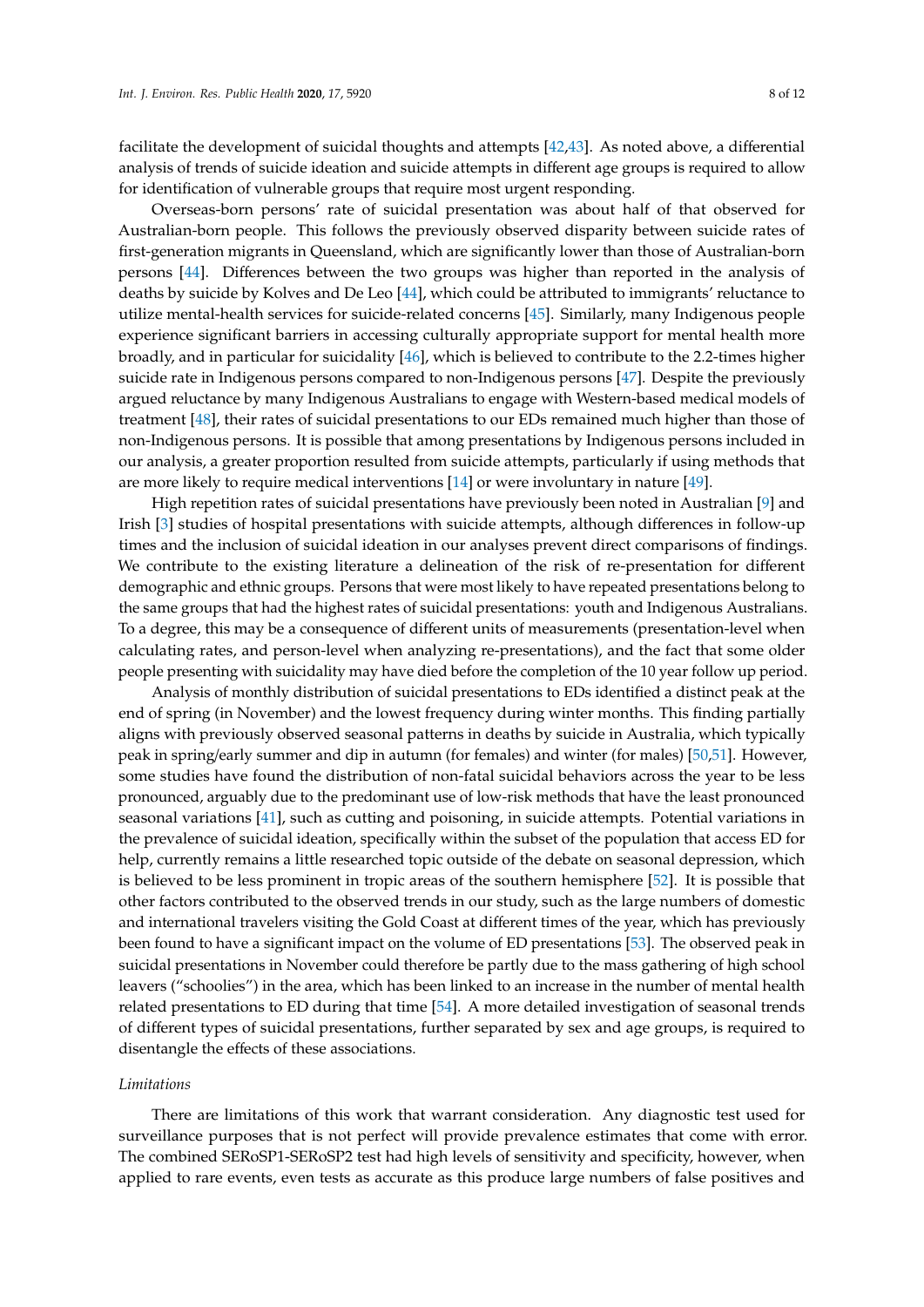hence require an adjustment of the observed prevalence. The Bayesian method used in this work provided the best available estimates but is very dependent on high quality prior information. For the purposes of this analysis, it was assumed that the accuracy observed in the validation dataset (using 2017 data) provided a good estimate of the test's performance in populations from other years and in specific subgroups. Similarly, it was assumed that the proportion of false positives seen in the validation dataset would be similar in other population groups, enabling a reasonably good prior estimate of prevalence.

The size of the population for which the prevalence is being estimated also contributes to the accuracy of the estimate. This means it was not possible to accurately estimate the prevalence for some small populations (e.g., separate annual presentations by sex and age groups) nor could we obtain age-standardized rates that would allow for more meaningful comparisons between populations that are known to have different age-structured populations (most notably, Indigenous and non-Indigenous Australians). We acknowledge this as a limitation of this paper. It is also possible that the numbers of suicidal presentations by Indigenous people and first-generation migrants are under-estimated in our analysis, as has been noted in some earlier studies [\[55,](#page-12-11)[56\]](#page-12-12), particularly in the early years before GCHHS invested concentrated efforts towards improving the recording of sociodemographic characteristics of its consumers [\[57\]](#page-12-13). In analyzing re-presentations to ED, different periods of follow-up were applied to consumers depending on the year of their index presentation. Finally, we could not control for the possibility that some persons died during the follow-up period (particularly those of older age at the time of their index presentation) or have had repeated suicidal presentations to health services outside of the Gold Coast geographical catchment boundaries.

The inability of the developed algorithm to differentiate between types of suicidal presentations presents a limitation of the current work. We note that while the method presented here is suitable for surveillance and as a means to efficiently track suicidal presentations to EDs over time, the estimates of prevalence come with varying degrees of error. Therefore, for more detailed and accurate case-level investigations, a manual investigation is still required.

# **5. Conclusions**

Data on hospital attendances for all suicide-related concerns (rather than just suicide attempts) provides for a more complete picture of the overall burden suicidality places on public hospital systems. Importantly, such data can inform the development of suicide prevention strategies targeted to those with the highest rates of (re)presentations, such as youth and Indigenous persons.

Findings of the present work offer additional pragmatic opportunities by enabling monitoring of the trends of suicide-related presentations, modelling of future demands, and informing a meaningful distribution of scarce health resources. The importance of timely access to data is particularly evident in times of anticipated changes in suicide risk experienced by broader communities, as seen with the spread of COVID-19 [\[58\]](#page-12-14). The fact that over the last 10 years, the increase in suicidal presentations has by far exceeded the increase seen for all ED presentations also highlights the need for consideration of alternative models of care to avoid the overwhelming of health systems [\[59\]](#page-12-15).

Witt and Robinson [\[60\]](#page-12-16) note the role machine-learning approaches can play in morbidity surveillance systems by improving timeliness and efficiency while approaching the quality of manualized case ascertainment. The use of the SERoSP algorithm, though not without its limitations, has demonstrated good utility in analyzing a large cohort of suicide-related ED presentations.

**Author Contributions:** Conceptualization, N.J.C.S., J.S. and K.T.; Formal analysis, N.J.C.S., J.S. and I.H.; Methodology, N.J.C.S., J.S. and I.H.; Software, N.J.C.S.; Writing—original draft, N.J.C.S. and J.S.; Writing—review & editing, N.J.C.S., J.S., I.H. and K.T. All authors have read and agreed to the published version of the manuscript.

**Funding:** This research received no external funding.

**Conflicts of Interest:** The authors declare no conflict of interest.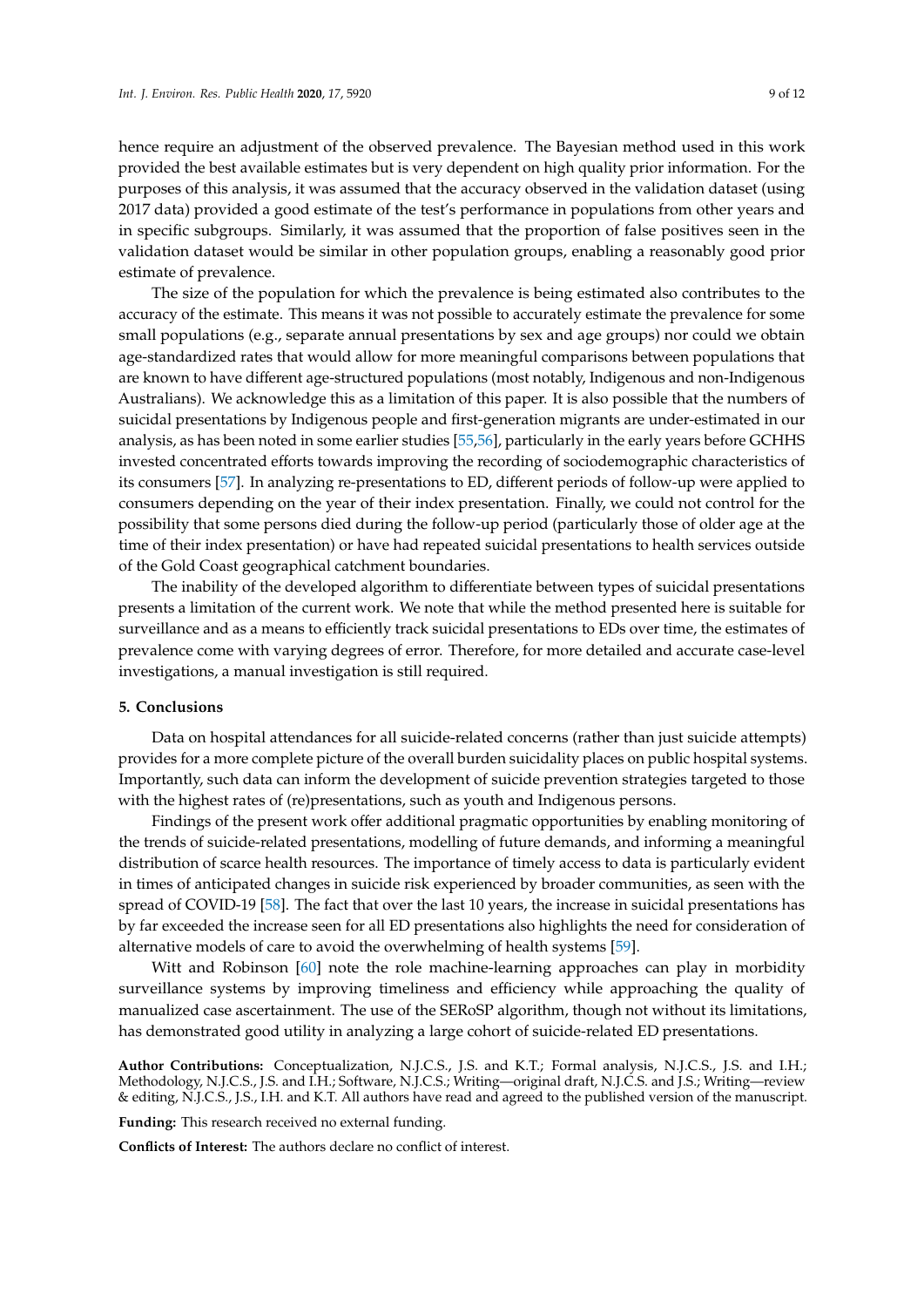# **References**

- <span id="page-10-0"></span>1. World Health Organisation (WHO). *Preventing Suicide: A Global Imperative*; WHO: Geneva, Switzerland, 2014.
- <span id="page-10-1"></span>2. Australian Bureau of Statistics (ABS). *Causes of Death, Australia, 2018*; ABS: Canberra, Australia, 2019.
- <span id="page-10-2"></span>3. Perry, I.J.; Corcoran, P.; Fitzgerald, A.P.; Keeley, H.S.; Reulbach, U.; Arensman, E. The incidence and repetition of hospital-treated deliberate self harm: Findings from the world's first national registry. *PLoS ONE* **2012**, *7*, e31663. [\[CrossRef\]](http://dx.doi.org/10.1371/journal.pone.0031663) [\[PubMed\]](http://www.ncbi.nlm.nih.gov/pubmed/22363700)
- <span id="page-10-3"></span>4. Milner, A.; De Leo, D. Who seeks treatment where? Suicidal behaviors and health care: Evidence from a community survey. *J. Nerv. Ment. Dis.* **2010**, *198*, 412–419. [\[CrossRef\]](http://dx.doi.org/10.1097/NMD.0b013e3181e07905) [\[PubMed\]](http://www.ncbi.nlm.nih.gov/pubmed/20531119)
- <span id="page-10-4"></span>5. De Leo, D.; Cerin, E.; Spathonis, K.; Burgis, S. Lifetime risk of suicide ideation and attempts in an Australian community: Prevalence, suicidal process, and help-seeking behaviour. *J. A*ff*ect. Disord.* **2005**, *86*, 215–224. [\[CrossRef\]](http://dx.doi.org/10.1016/j.jad.2005.02.001) [\[PubMed\]](http://www.ncbi.nlm.nih.gov/pubmed/15935241)
- <span id="page-10-5"></span>6. World Health Organisation (WHO). *Preventing Suicide A Resource for Non-Fatal Suicidal Behaviour Case Registration*; WHO: Geneva, Switzerland, 2014.
- 7. Geulayov, G.; Casey, D.; Bale, L.; Brand, F.; Clements, C.; Farooq, B.; Kapur, N.; Ness, J.; Waters, K.; Tsiachristas, A.J.T.L.P. Suicide following presentation to hospital for non-fatal self-harm in the Multicentre Study of Self-harm: A long-term follow-up study. *Lancet Psychiatry* **2019**, *6*, 1021–1030. [\[CrossRef\]](http://dx.doi.org/10.1016/S2215-0366(19)30402-X)
- <span id="page-10-6"></span>8. Ceniti, A.K.; Heinecke, N.; McInerney, S.J. Examining suicide-related presentations to the emergency department. *Gen. Hosp. Psychiatry* **2020**, *63*, 152–157. [\[CrossRef\]](http://dx.doi.org/10.1016/j.genhosppsych.2018.09.006)
- <span id="page-10-7"></span>9. Kõlves, K.; Crompton, D.; Turner, K.; Stapelberg, N.J.; Khan, A.; Robinson, G.; De Leo, D. Trends and repetition of non-fatal suicidal behaviour: Analyses of the Gold Coast University Hospital's Emergency Department. *Australas. Psychiatry* **2018**, *26*, 170–175. [\[CrossRef\]](http://dx.doi.org/10.1177/1039856217749059)
- <span id="page-10-8"></span>10. Boisseau, C.L.; Yen, S.; Markowitz, J.C.; Grilo, C.M.; Sanislow, C.A.; Shea, M.T.; Zanarini, M.C.; Skodol, A.E.; Gunderson, J.G.; Morey, L.C. Individuals with single versus multiple suicide attempts over 10 years of prospective follow-up. *Compr. Psychiatry* **2013**, *54*, 238–242. [\[CrossRef\]](http://dx.doi.org/10.1016/j.comppsych.2012.07.062)
- <span id="page-10-9"></span>11. Griffin, E.; Bonner, B.; O'Hagan, D.; Kavalidou, K.; Corcoran, P. Hospital-presenting self-harm and ideation: Comparison of incidence, profile and risk of repetition. *Gen. Hosp. Psychiatry* **2019**, *61*, 76–81. [\[CrossRef\]](http://dx.doi.org/10.1016/j.genhosppsych.2019.10.009)
- <span id="page-10-10"></span>12. Owens, P.L.; Fingar, K.R.; Heslin, K.C.; Mutter, R.; Booth, C.L.J. *Emergency Department Visits Related to Suicidal Ideation, 2006–2013: Statistical Brief.# 220*; Agency for Healthcare Research: Rockville, MD, USA, 2017.
- <span id="page-10-11"></span>13. Cooper, J.; Murphy, E.; Webb, R.; Hawton, K.; Bergen, H.; Waters, K.; Kapur, N. Ethnic differences in self-harm, rates, characteristics and service provision: Three-City cohort study. *Br. J. Psychiatry* **2010**, *197*, 212–218. [\[CrossRef\]](http://dx.doi.org/10.1192/bjp.bp.109.072637)
- <span id="page-10-12"></span>14. Sheehan, A.E.; Walsh, R.F.; Liu, R.T. Racial and ethnic differences in mental health service utilization in suicidal adults: A nationally representative study. *J. Psychiatr Res.* **2018**, *107*, 114–119. [\[CrossRef\]](http://dx.doi.org/10.1016/j.jpsychires.2018.10.019)
- <span id="page-10-13"></span>15. Burstein, B.; Agostino, H.; Greenfield, B. Suicidal attempts and ideation among children and adolescents in US emergency departments, 2007–2015. *JAMA Pediatr.* **2019**, *173*, 598–600. [\[CrossRef\]](http://dx.doi.org/10.1001/jamapediatrics.2019.0464) [\[PubMed\]](http://www.ncbi.nlm.nih.gov/pubmed/30958529)
- 16. Plemmons, G.; Hall, M.; Doupnik, S.; Gay, J.; Brown, C.; Browning, W.; Casey, R.; Freundlich, K.; Johnson, D.P.; Lind, C. Hospitalization for suicide ideation or attempt: 2008–2015. *Pediatrics* **2018**, *141*, e20172426. [\[CrossRef\]](http://dx.doi.org/10.1542/peds.2017-2426) [\[PubMed\]](http://www.ncbi.nlm.nih.gov/pubmed/29769243)
- <span id="page-10-14"></span>17. Perera, J.; Wand, T.; Bein, K.J.; Chalkley, D.; Ivers, R.; Steinbeck, K.S.; Shields, R.; Dinh, M.M. Presentations to NSW emergency departments with self-harm, suicidal ideation, or intentional poisoning, 2010–2014. *Med. J. Aust.* **2018**, *208*, 348–353. [\[CrossRef\]](http://dx.doi.org/10.5694/mja17.00589) [\[PubMed\]](http://www.ncbi.nlm.nih.gov/pubmed/29669496)
- <span id="page-10-15"></span>18. Sveticic, J.; Stapelberg, N.C.; Turner, K. Suicidal and self-harm presentations to emergency departments: The challenges of identification through diagnostic codes and presenting complaints. *Health Inf. Manag. J.* **2020**, *49*, 38. [\[CrossRef\]](http://dx.doi.org/10.1177/1833358319857188)
- <span id="page-10-16"></span>19. Randall, J.R.; Roos, L.L.; Lix, L.M.; Katz, L.Y.; Bolton, J.M. Emergency department and inpatient coding for self-harm and suicide attempts: Validation using clinician assessment data. *Int. J. Methods Psychiatr. Res.* **2017**, *26*, e1559. [\[CrossRef\]](http://dx.doi.org/10.1002/mpr.1559)
- <span id="page-10-17"></span>20. Walkup, J.T.; Townsend, L.; Crystal, S.; Olfson, M. A systematic review of validated methods for identifying suicide or suicidal ideation using administrative or claims data. *Pharmacoepidemiol. Drug Saf.* **2012**, *21*, 174–182. [\[CrossRef\]](http://dx.doi.org/10.1002/pds.2335)
- <span id="page-10-18"></span>21. Gold Coast Health. *Gold Coast Mental Health Suicide Prevention Strategy 2016–2018*; Gold Coast Hospital and Health Services: Southport, Queensland, Australia, 2016.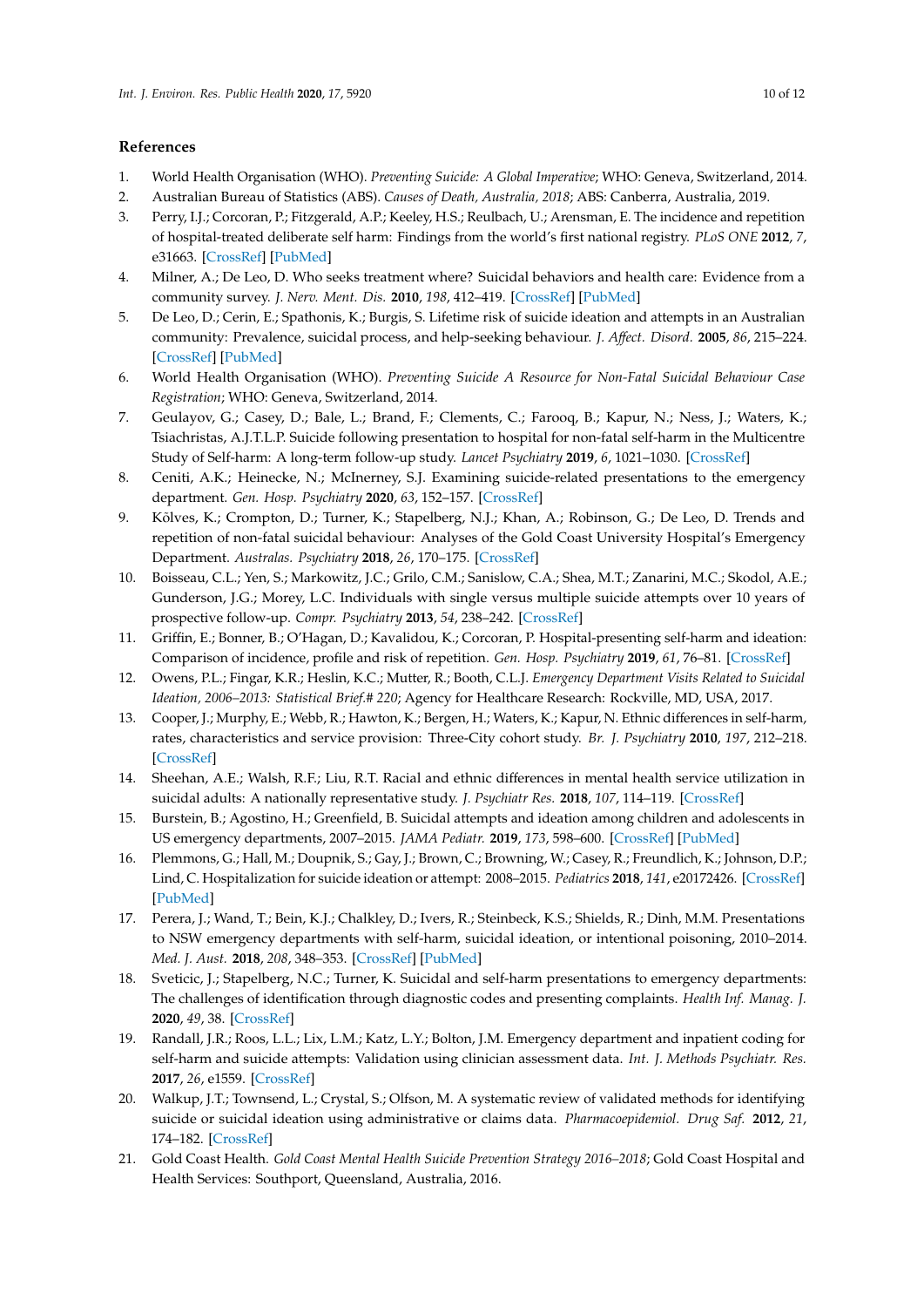- <span id="page-11-0"></span>22. Covington, D.; Hogan, M.; Abreu, J.; Berman, A.; Breux, P.; Coffey, E.; Comeau, C.; Comtois, K.; Damle, C.; Davidson, L. Suicide Care in Systems Framework, National Action Alliance, Clinical Care & Intervention Task Force. Available online: https://theactionalliance.org/resource/[suicide-care-systems-framework](https://theactionalliance.org/resource/suicide-care-systems-framework) (accessed on 10 July 2020).
- <span id="page-11-1"></span>23. Stapelberg, N.C.; Randall, M.; Fugelli, P.; Sveticic, J.; Dave, H.; Turner, K. Data Mining for Records of Suicidal and Self-Harm Presentations to Hospital and Health Service Emergency Departments Using an Evolutionary Algorithm. *Expert Syst. Appl.* **2020**. (under review).
- <span id="page-11-2"></span>24. Australian Bureau of Statistics. ABS.Stat. Available online: http://[stat.data.abs.gov.au](http://stat.data.abs.gov.au/)/ (accessed on 1 July 2020).
- <span id="page-11-3"></span>25. Lalkhen, A.G.; McCluskey, A. Clinical tests: Sensitivity and specificity. *Anaesth. Crit. Care Pain* **2008**, *8*, 221–223. [\[CrossRef\]](http://dx.doi.org/10.1093/bjaceaccp/mkn041)
- <span id="page-11-4"></span>26. Maxim, L.D.; Niebo, R.; Utell, M.J. Screening tests: A review with examples. *Inhal. Toxicol.* **2014**, *26*, 811–828. [\[CrossRef\]](http://dx.doi.org/10.3109/08958378.2014.955932)
- <span id="page-11-5"></span>27. Messam, L.L.M.; Branscum, A.J.; Collins, M.T.; Gardner, I.A. Frequentist and Bayesian approaches to prevalence estimation using examples from Johne's disease. *Anim. Health Res. Rev.* **2008**, *9*, 1–23. [\[CrossRef\]](http://dx.doi.org/10.1017/S1466252307001314)
- <span id="page-11-6"></span>28. Lang, Z.; Reiczigel, J. Confidence limits for prevalence of disease adjusted for estimated sensitivity and specificity. *Prev. Vet. Med.* **2014**, *113*, 13–22. [\[CrossRef\]](http://dx.doi.org/10.1016/j.prevetmed.2013.09.015) [\[PubMed\]](http://www.ncbi.nlm.nih.gov/pubmed/24416798)
- <span id="page-11-7"></span>29. Sanogo, M.; Abatih, E.; Saegerman, C. Bayesian versus frequentist methods for estimating disease true prevalence and 4 diagnostic test performance. *Vet. J.* **2014**, *202*, 204–207. [\[CrossRef\]](http://dx.doi.org/10.1016/j.tvjl.2014.08.002) [\[PubMed\]](http://www.ncbi.nlm.nih.gov/pubmed/25172837)
- <span id="page-11-8"></span>30. Joseph, L.; Gyorkos, T.W.; Coupal, L. Bayesian estimation of disease prevalence and the parameters of diagnostic tests in the absence of a gold standard. *Am. J. Epidemiol.* **1995**, *141*, 263–272. [\[CrossRef\]](http://dx.doi.org/10.1093/oxfordjournals.aje.a117428) [\[PubMed\]](http://www.ncbi.nlm.nih.gov/pubmed/7840100)
- <span id="page-11-9"></span>31. Sergeant, E. Epitools Epidemiological Calculators. Available online: http://[epitools.ausvet.com](http://epitools.ausvet.com) (accessed on 1 July 2020).
- <span id="page-11-10"></span>32. IBM. *SPSS Statistics for Windows, Version 24*; IBM: Armonk, NY, US, 2016.
- <span id="page-11-11"></span>33. Haw, C.; Bergen, H.; Casey, D.; Hawton, K. Repetition of deliberate self-harm: A study of the characteristics and subsequent deaths in patients presenting to a general hospital according to extent of repetition. *Suicide Life Threat. Behav.* **2007**, *37*, 379–396. [\[CrossRef\]](http://dx.doi.org/10.1521/suli.2007.37.4.379)
- <span id="page-11-12"></span>34. Ting, S.A.; Sullivan, A.F.; Boudreaux, E.D.; Miller, I.; Camargo, C.A., Jr. Trends in US emergency department visits for attempted suicide and self-inflicted injury, 1993–2008. *Gen. Hosp. Psychiatry* **2012**, *34*, 557–565. [\[CrossRef\]](http://dx.doi.org/10.1016/j.genhosppsych.2012.03.020)
- <span id="page-11-13"></span>35. Milner, A.; Niven, H.; LaMontagne, A.D. Occupational class differences in suicide: Evidence of changes over time and during the global financial crisis in Australia. *BMC Psychiatry* **2015**, *15*, 223–230. [\[CrossRef\]](http://dx.doi.org/10.1186/s12888-015-0608-5)
- <span id="page-11-14"></span>36. Bruffaerts, R.; Demyttenaere, K.; Hwang, I.; Chiu, W.-T.; Sampson, N.; Kessler, R.C.; Alonso, J.; Borges, G.; de Girolamo, G.; de Graaf, R. Treatment of suicidal people around the world. *Br. J. Psychiatry* **2011**, *199*, 64–70. [\[CrossRef\]](http://dx.doi.org/10.1192/bjp.bp.110.084129)
- 37. Hom, M.A.; Stanley, I.H.; Joiner, T.E., Jr. Evaluating factors and interventions that influence help-seeking and mental health service utilization among suicidal individuals: A review of the literature. *Clin. Psychol. Rev.* **2015**, *40*, 28–39. [\[CrossRef\]](http://dx.doi.org/10.1016/j.cpr.2015.05.006)
- <span id="page-11-15"></span>38. Stanley, B.; Brown, G.K.; Currier, G.W.; Lyons, C.; Chesin, M.; Knox, K.L. Brief intervention and follow-up for suicidal patients with repeat emergency department visits enhances treatment engagement. *Am. J. Public Health* **2015**, *105*, 1570–1572. [\[CrossRef\]](http://dx.doi.org/10.2105/AJPH.2015.302656)
- <span id="page-11-16"></span>39. Queensland Health. *Suicide Prevention in Health Services Initiative, Year 1 Progress Report 2016–2017*; Queensland Health: Brisbane, Australia, 2018.
- <span id="page-11-17"></span>40. Qin, P.; Agerbo, E.; Mortensen, P.B. Suicide risk in relation to socioeconomic, demographic, psychiatric, and familial factors: A national register–based study of all suicides in Denmark, 1981–1997. *Am. J. Psychiatry* **2003**, *160*, 765–772. [\[CrossRef\]](http://dx.doi.org/10.1176/appi.ajp.160.4.765)
- <span id="page-11-18"></span>41. Mergl, R.; Havers, I.; Althaus, D.; Rihmer, Z.; Schmidtke, A.; Lehfeld, H.; Niklewski, G.; Hegerl, U. Seasonality of suicide attempts: Association with gender. *Eur. Arch. Psychiatry Clin. Neurosci.* **2010**, *260*, 393–400. [\[CrossRef\]](http://dx.doi.org/10.1007/s00406-009-0086-1) [\[PubMed\]](http://www.ncbi.nlm.nih.gov/pubmed/19915990)
- <span id="page-11-19"></span>42. Sedgwick, R.; Epstein, S.; Dutta, R.; Ougrin, D. Social media, internet use and suicide attempts in adolescents. *Curr. Opin. Psychiatry* **2019**, *32*, 534–541. [\[CrossRef\]](http://dx.doi.org/10.1097/YCO.0000000000000547) [\[PubMed\]](http://www.ncbi.nlm.nih.gov/pubmed/31306245)
- <span id="page-11-20"></span>43. Larkin, G.L.; Smith, R.P.; Beautrais, A.L. Trends in US emergency department visits for suicide attempts, 1992–2001. *Crisis* **2008**, *29*, 73–80. [\[CrossRef\]](http://dx.doi.org/10.1027/0227-5910.29.2.73) [\[PubMed\]](http://www.ncbi.nlm.nih.gov/pubmed/18664232)